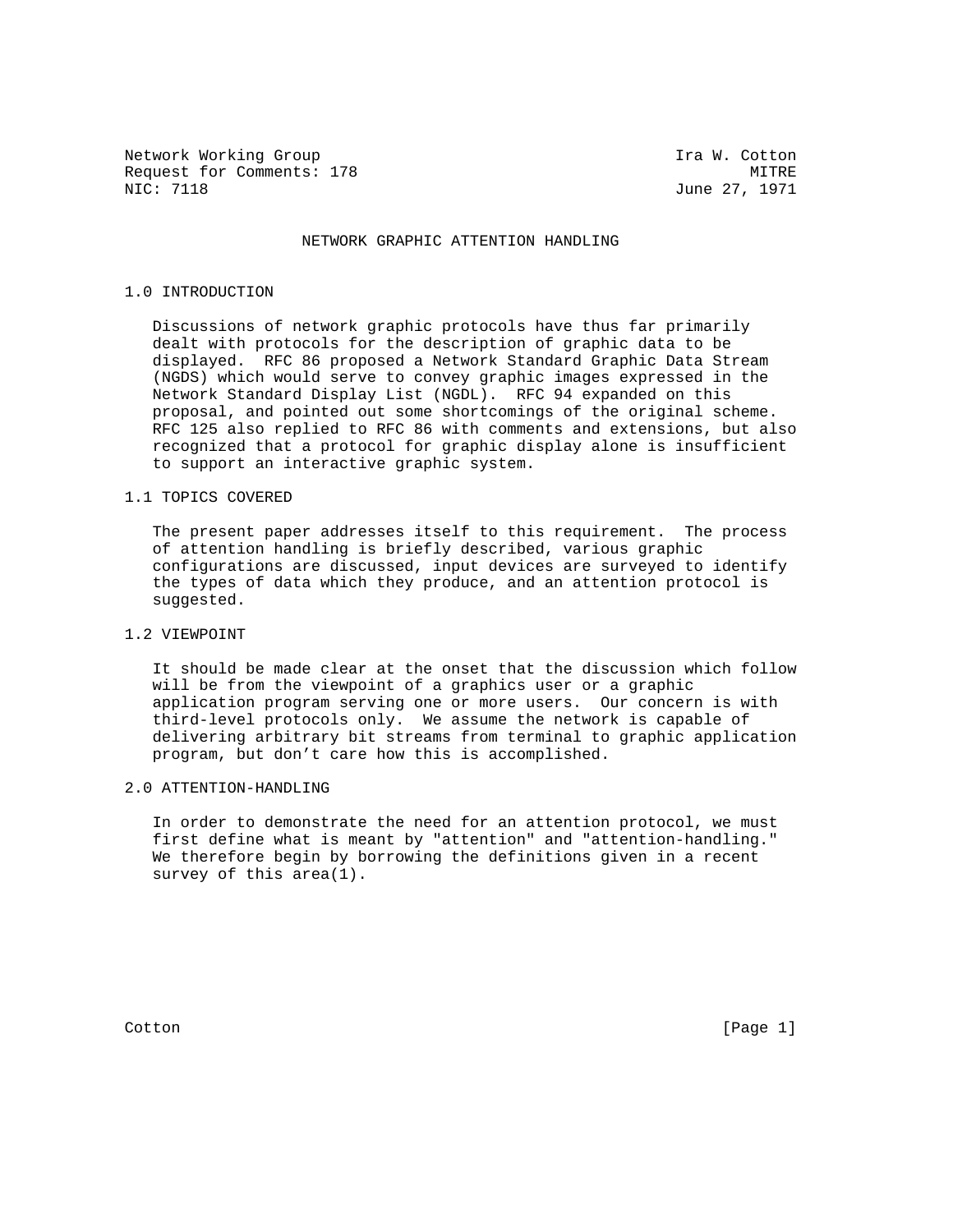## 2.1 DEFINITION

 Graphic attention handling refers to the processes and techniques whereby human inputs to a computer graphic system are serviced. An attention event, or simply "attention," is a stimulus to the graphic system, such as that resulting from a keystroke or light pen usage, which presents information to the system. Servicing includes accepting or detecting the hardware input, processing it to determine its intended meaning, and either passing this information to a user routine or taking some immediate action related to the display and/or its underlying data structure, or both. The emphasis is on "immediate." Attention-handling is not intended to include any detailed, application-oriented processing which the attention information may indicate is to be performed. Thus, attention handling may be considered separately from any particular application.

#### 2.2 INDEPENDENT FROM DISPLAY CONSIDERATIONS

 Not only may attention handling be considered separately from any application, but attention generating hardware may be considered separately from display hardware. Oftentimes, it is only coincidental that they come in the same package. Indeed, in some configurations an input be processed locally (by the terminal) to provide the appropriate response. For example, a keystroke may or may not cause a character to be displayed on a terminal, and the logic causing the display may or may not be local (within the terminal). The keystroke might be immediately displayed locally, as in the case of an alphanumeric display terminal which buffers keystrokes and transmits messages of many characters or it might be transmitted to the host computer and "echoed" back for display as in teletype-like terminals.

 The question is not limited to such simple input devices as keyboards. So-called "intelligent terminals" with integrated programmable logic or even complete small computers can process more sophisticated attentions locally, and even alter a local distillate of the central (host) data structure without central knowledge. This raises the problem of insuring that the display and the graphic application program do not get "out of sync," and requires a more expressive protocol from terminal to host processor.

Cotton [Page 2]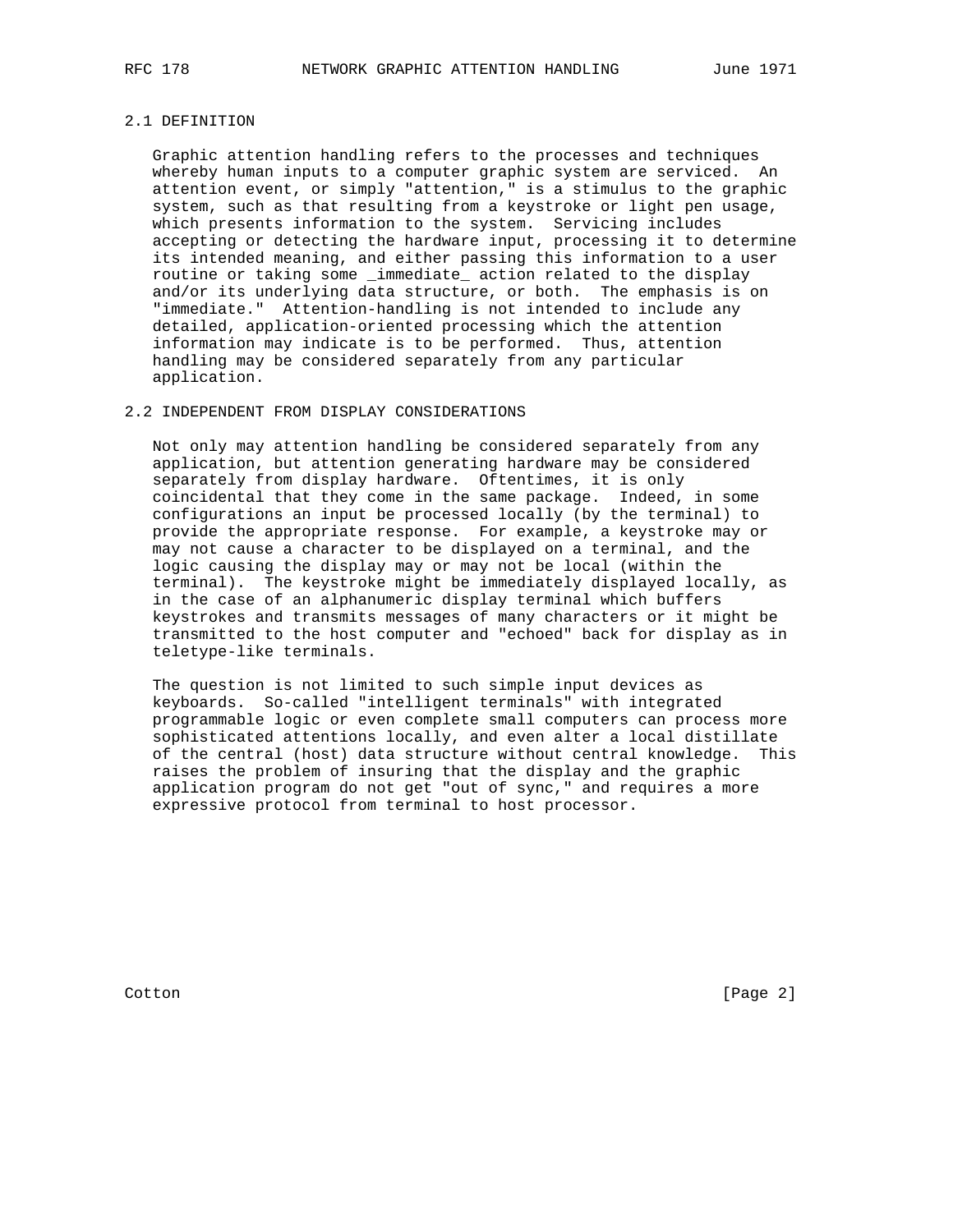## 3.0 SYSTEM CONFIGURATIONS

 We now turn to a consideration of the evolution of system configurations for computer graphics. Our intent is to demonstrate that just as display generation has evolved from the output of device dependent codes to a generalized protocol, so too should attention generation evolve.

### 3.1 STAND-ALONE CONFIGURATION

 Figure 1 illustrates the stand-alone graphic configuration which was the first and is still the most common. As we have stressed, input and output are entirely independent, and are shown as separate devices. In this configuration, display code generation and interrupt processing are both done within the graphic application program in the host processor. The graphic application is very device-dependent.

## 3.2 STAND-ALONE CONFIGURATION WITH STANDARDIZED FORMATS

 The significant conceptual change occurs when the input and output processors are removed from the graphic application program. The graphic application program then generates output and accepts input in a generalized form, as illustrated in Figure 2. The important fact to note is that in order to accommodate additional (different) input and/or output devices, only these input/output processing routines must be replaced or altered. Graphic application programs may be designed without regard to which particular processing routine will be used. So far as the application program is concerned, device-independence has been achieved.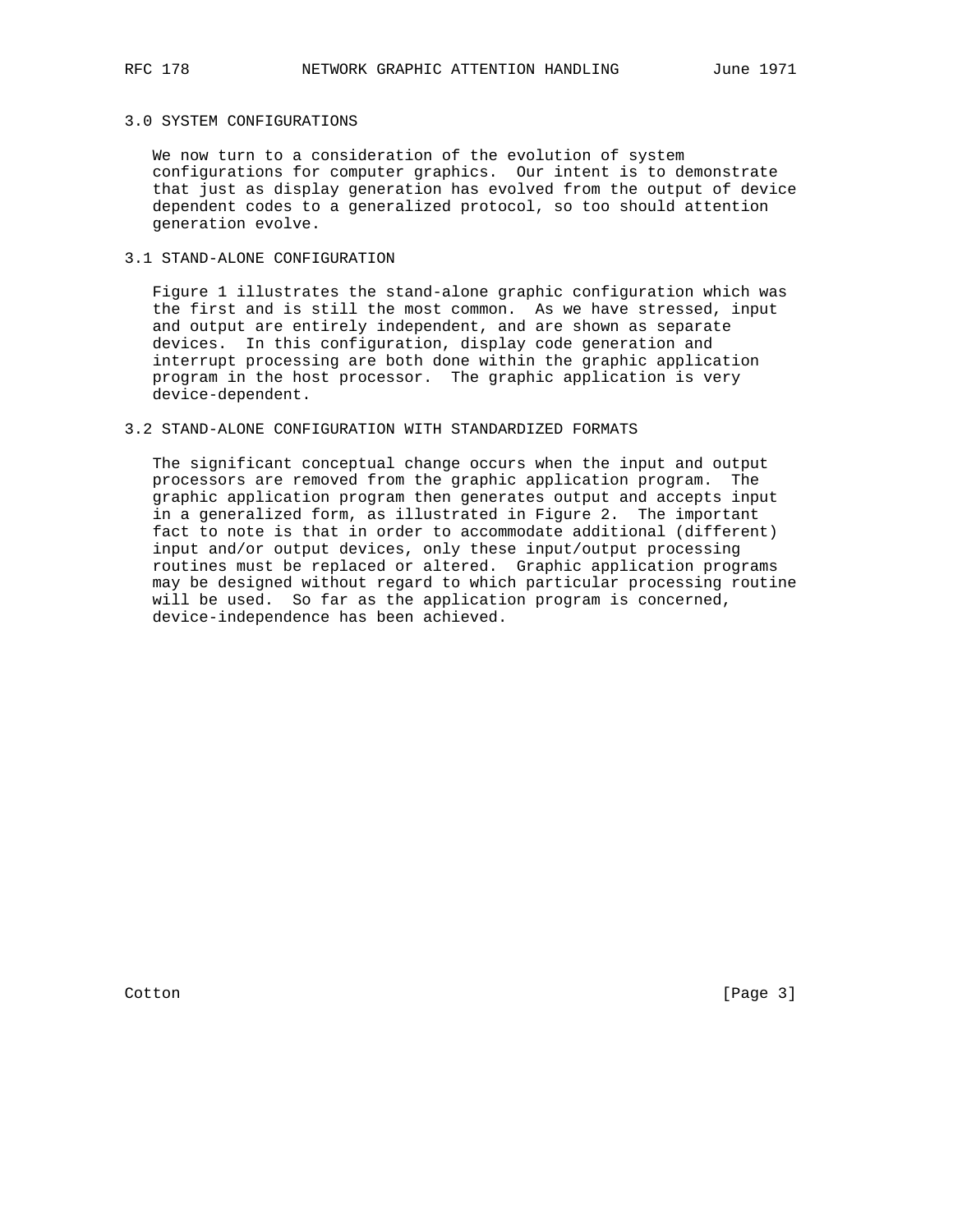







Cotton [Page 4]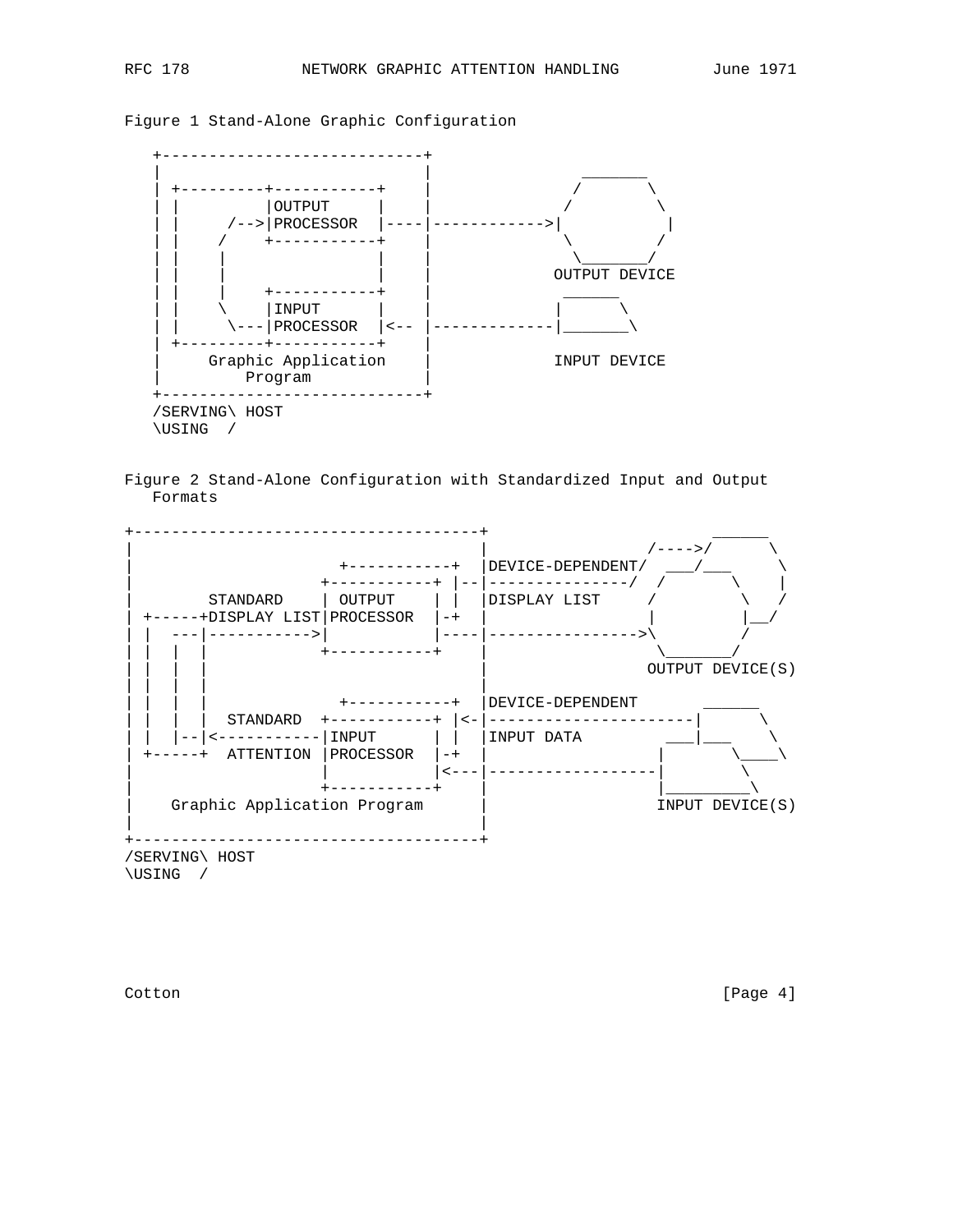## 3.3 NETWORK CONFIGURATION

 When the stand-alone configuration with standardized formats is implemented on a network, the organization illustrated in Figure 3 results. In the network configuration, the graphic application program and the input and output processors may be in different hosts. The standardized formats become network standards, and now any using host with input/output processors conforming to the standard can access the graphic application program in the serving host. The network is transparent to the graphic configuration.

## 3.4 NETWORK CONFIGURATION WITH INTELLIGENT TERMINAL

 The case of an intelligent graphics terminal configured in the network is illustrated in Figure 4. Here, input and output processors are located within the terminal itself. The using host serves only to connect the terminal to the network, and in the case of a terminal IMP, is dispensed with altogether. Any type of intelligent terminal may access any graphic application program if its (the terminals) input and output processing routines conform to the network standard. As before, the network is transparent to the graphic configuration.

Figure 3 Network Configuration (Omitted due to complexity)

 Figure 4 Network Configuration with Intelligent Terminal (Omitted due to complexity)

## 4.0 INPUT DEVICES

 We now turn to a survey of graphic input devices as suggested in RFC 87. The survey will concern itself with the characteristics of the attention information presented when the device is used (rather than, for example, human factors considerations).

 We wish to stress at the onset that we consider all devices equivalent in capability. By this we mean that with appropriate programming, any device can simulate any other device. Throughout the survey we will illustrate typical data conversions which might be performed, and at times discuss how various devices may be simulated.

 It is convenient to consider the characteristics of classes of devices. Information about particular commercial devices may be found in reference 5 and elsewhere. Table I presents a device class summary.

Cotton [Page 5]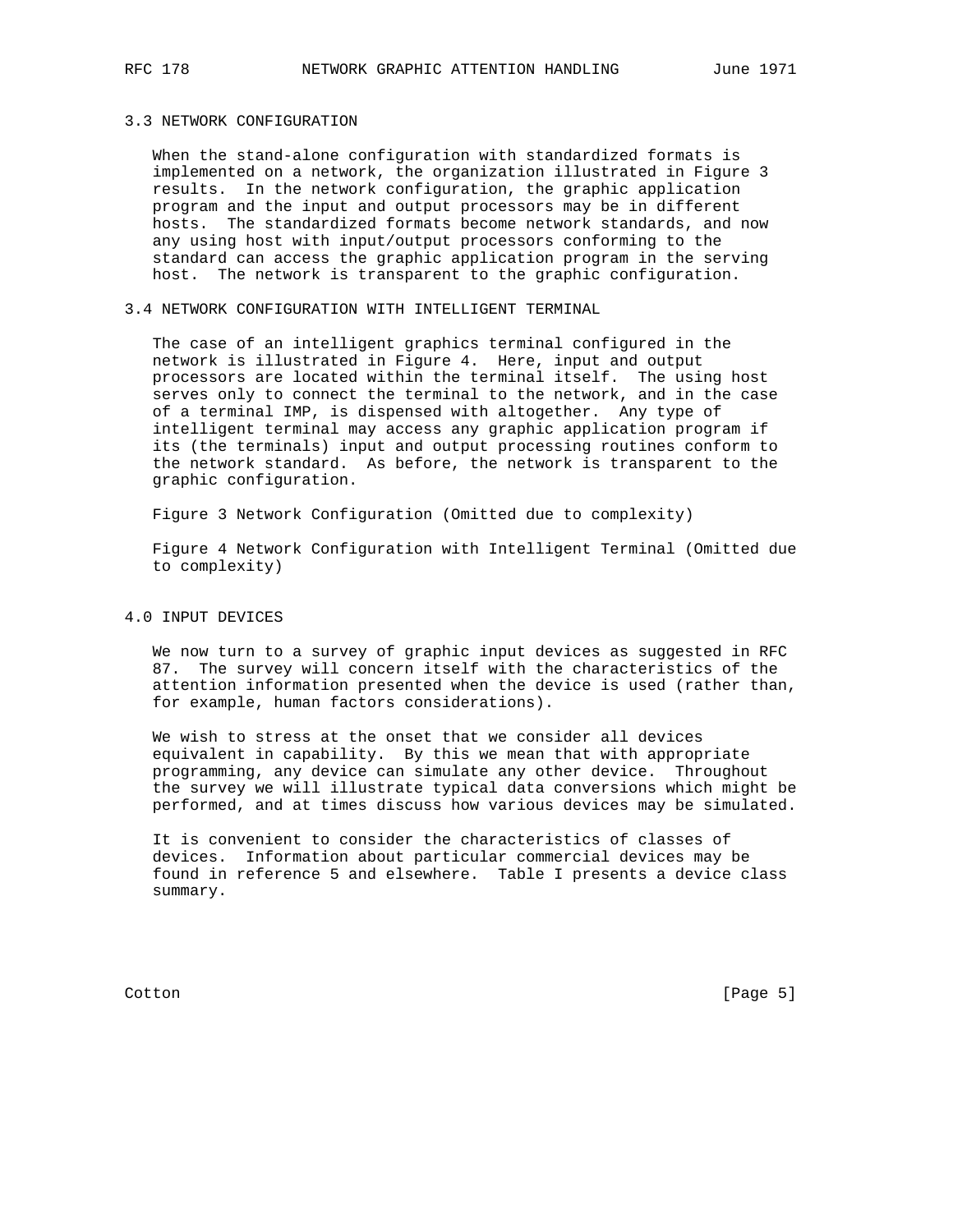#### 4.1 PUSHBUTTONS

 Perhaps the first and most primitive class of input devices is the pushbutton, which presents some unique code to the system when depressed. In the simplest case, the code is equivalent to the knowledge that the button has been pushed, and may be just a flag.

 Beyond the basic pushbutton, more advanced key devices have been designed in a variety of ways. For example, each key may be associated with a single bit in a word or with a complex pattern (character or byte), multiple keys may or may not be able to be struck simultaneously (if so, their codes being combined in some defined way).

 The salient feature of the function key is that it presents two pieces of information to the system: the fact that a keystroke has occurred (which may be implicit), and some unique code related to it.

 More elaborate keyboards, be they teletypes or solid state devices with elaborate "overlays", are merely special cases of function keys. They present the same information, attention source plus a unique code. The fact that such a code may be associated with a displayable character is at this stage only incidental.

 Since keyboards permit the entry of arbitrary codes, particular sequences of codes may easily be defined to simulate other devices. If local logic permits, codes may be accumulated until a complete sequence is entered and then be reformatted to exactly the same format as the device being simulated would have produced.

 Pointing devices such as light pens and tablets may be simulated by associating particular keys with screen directions (up, down, right, left) and using them to position a pointer on the screen face. This facilitated on terminals with a hardware connection between keys and cursor symbol.

#### 4.2 ANALOG DEVICES

 The next most basic class of input devices are those which consist of analog to digital converters. These include simple shaft encoders, mouse and trackball. These devices all produce a digital output proportional to an analog input, in this case, the rotation of a shaft. Several of these inputs may be presented together, as in the case of the mouse and trackball.

Cotton [Page 6]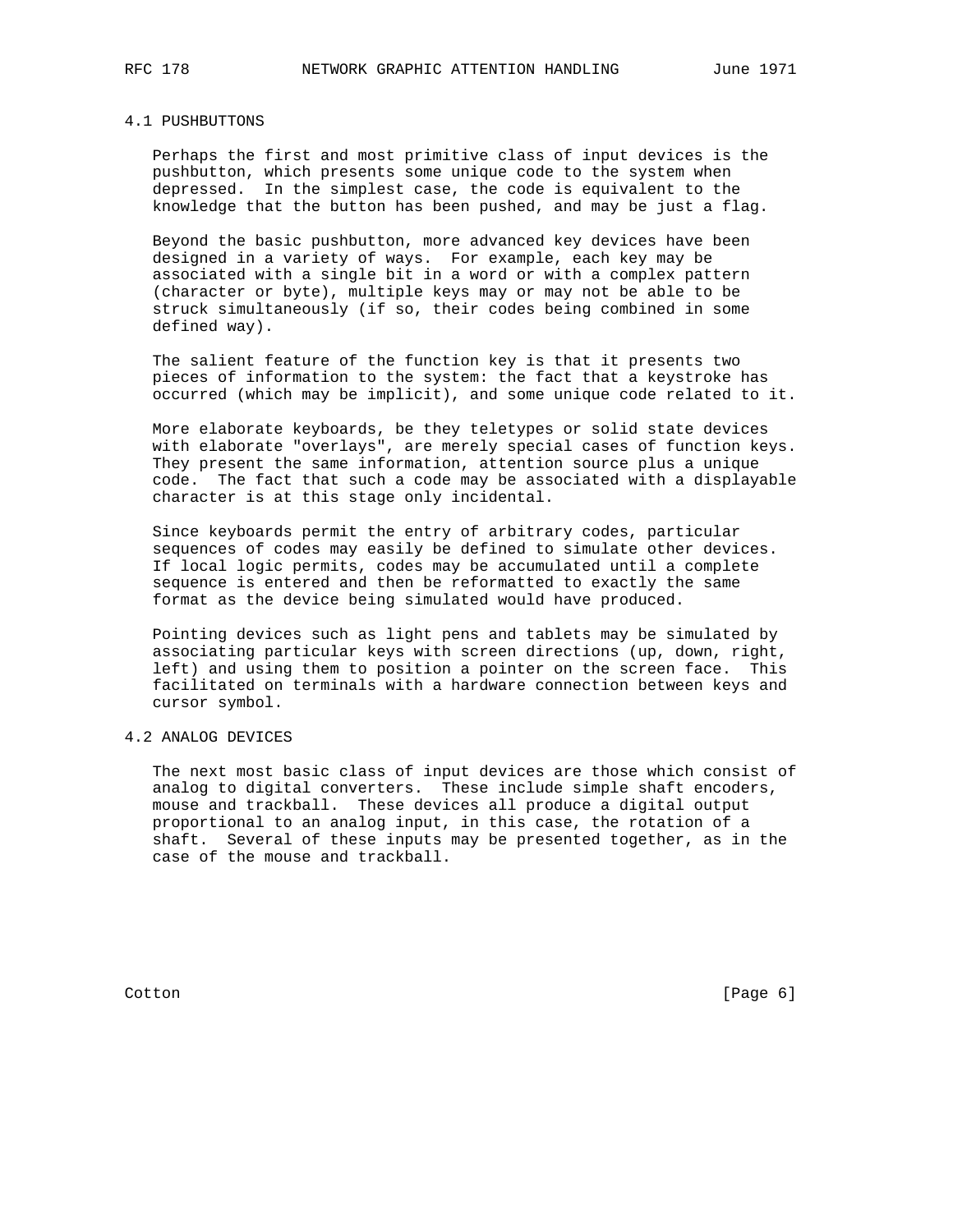These devices all present as input a device identification (which may be implicit depending on the hardware method of input) together with a number of digital codes from the same number of analog devices. The length of the code is arbitrary and may or may not relate to such measures as the maximum raster count of the display screen.

 Analog devices are often used as pointing devices by using the input to control the movement of a cursor on the screen face. This method is superior to the use of a keyboard, since very smooth and rapid movement may be obtained.

## 4.3 TABLETS

A tablet consists of a flat surface on which  $(X, Y)$  position may be indicated with a stylus. If position changes can be registered rapidly enough, arbitrary curves may be digitized by tracing them.

 There are a variety of devices utilizing a variety of techniques comprising this class. Included are such diverse techniques as variable resistance, variable capacitance, and ultrasonics, to mention a few of the devices on the market. The surface may be horizontal or vertical and may even be superimposed on the screen itself. A variety of styli have been used, including the operator's finger. A device (the Lincoln Wand) has also been demonstrated which may be manipulated in space to yield a position in three dimensions  $(X, Y, Z)$ .

 These devices all present a device identification (which may be implicit), and a position value, which is most often a coordinate pair, but which may be a triple.

### 4.4 LIGHT PEN

 Light pens are devices which relate the occurrence of an attention to the time in the refresh cycle when a particular point is illuminated on the screen. The display generators are generally stopped when the attention occurs, to permit either the display list "P" register or the (X,Y) beam position registers, or both to be presented as attention data. Often times this is not enough, as what is desired is some value which serves to identify the image which the pen detected. In such cases local hardware and/or software is utilized to obtain this information, which may be as simple as a single identification code or as elaborate as a genealogical push down list.

Cotton [Page 7]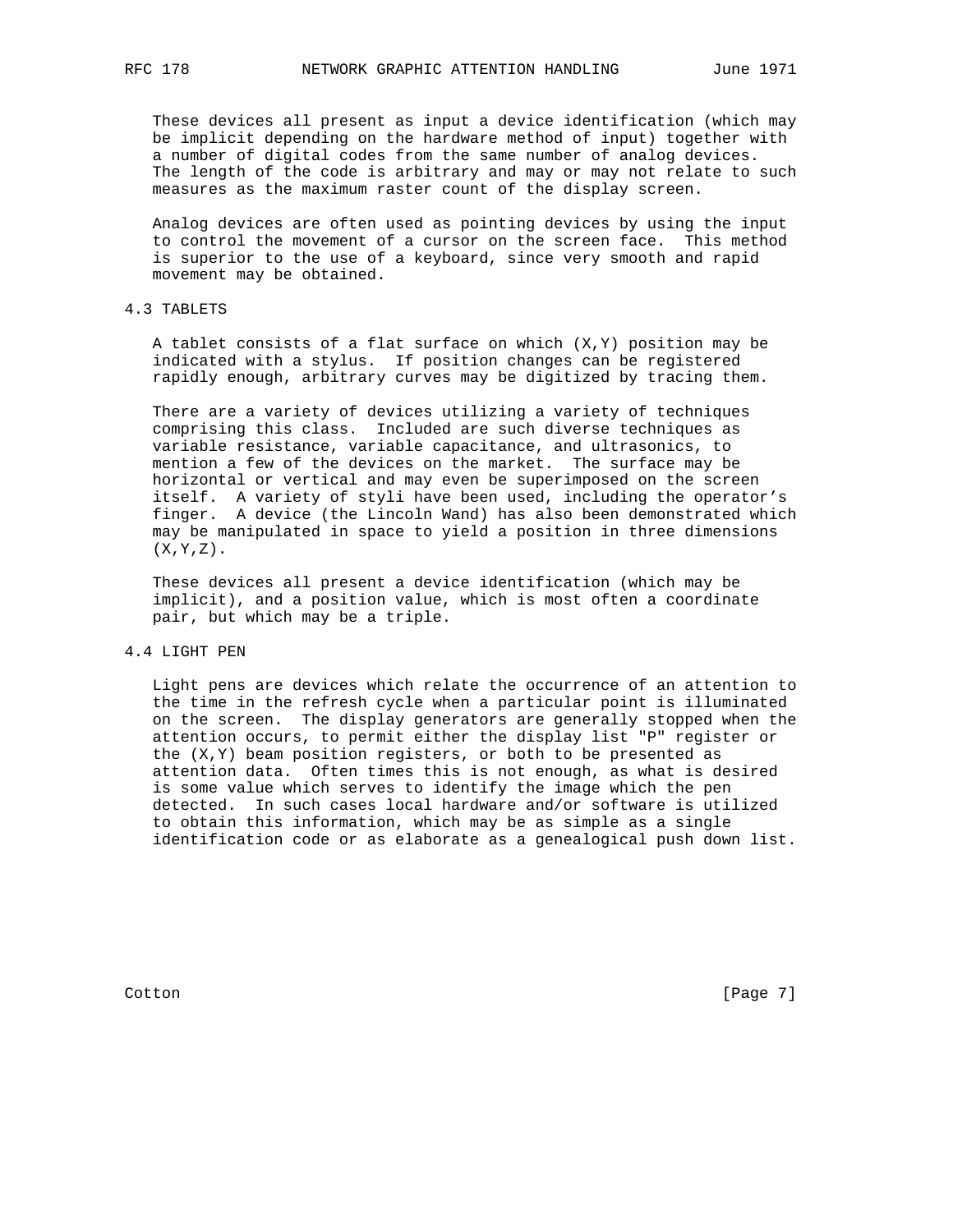Light pens present as input a device identification (which may be implicit) and at least one of the following: memory address, (X,Y) position, item identification.

 Light pens may be used to simulate keyboards by displaying "light buttons" on the screen associated with particular physical buttons. Detecting on a light button is logically equivalent to pushing the related key.

### 4.5 INTERNAL ATTENTIONS

 Internal attentions are stimuli arising not from operator action, but from various sources within the terminal such as a screen edge violation (overflow) or a programmed trap. Such attentions present information in much the same way as the operator input devices already discussed. This information consists of an attention source identification (equivalent to device identification, and which may again, be implicit) and appropriate data, which, for the two examples given, will generally be a memory address.

 Programmed traps are often used to permit mode changes (e.g., enable or disable light pen operation) during the execution of the display list. Edge violation might occur when an image is being relocated in response to operator input. We must provide for describing such attentions, since then cannot always be handled locally in the terminal.

#### 4.6 LOGICAL ATTENTIONS

 We may generalize the concept of an attention from a stimulus from a physical source to a logically generated stimulus resulting from some program condition which may or may not cause an interrupt. (Programmed traps were classified as internal attentions because, by definition, they cause an interrupt or set a hardware flag). Logical attentions are generally "input" by setting a software flag which some control program can periodically inspect. For example, logical attentions may be designed to detect when a software-defined edge violation occurs (of a region less than full screen) or when a light button is picked. There is no general form for the information generated by logical attentions, since they are programmable, rather than hardware-bound. The best we can do is to say they consist of an identification and appropriate data. Actually, logical attentions most often simulate physical attentions, and so each may be placed in one of the classes already described.

Cotton [Page 8]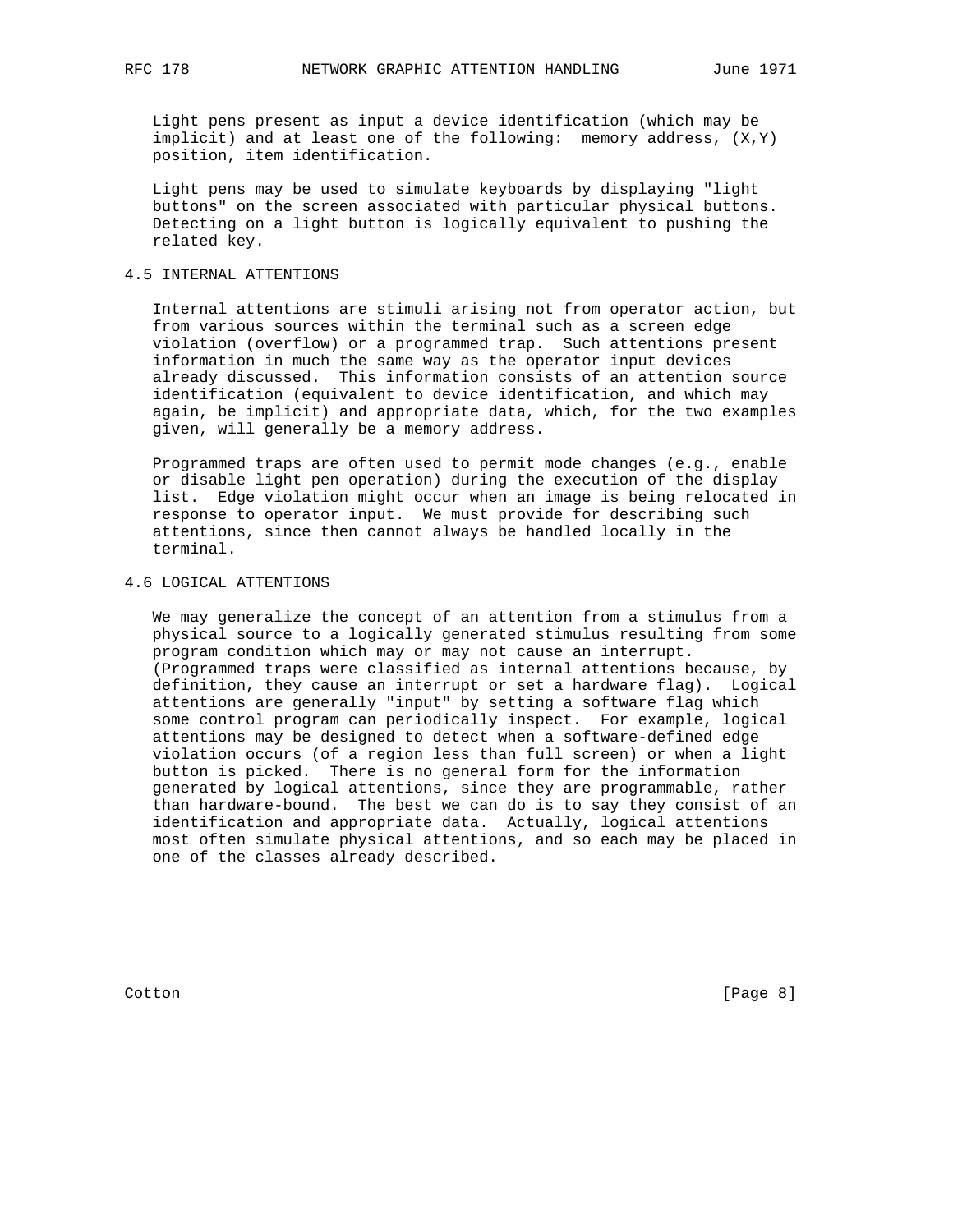# TABLE I

#### INPUT DEVICE SUMMARY

| DEVICE CLASS                       | DEVICE EXAMPLES                                                  | TYPICAL OUTPUT                                 |
|------------------------------------|------------------------------------------------------------------|------------------------------------------------|
| Button                             | Teletype<br>Function Key with Overlay                            | 1 Character<br>1 Character and<br>overlay code |
|                                    | Buffered Keyboard                                                | n Characters                                   |
| A/D Converter                      | Shaft Encoder<br>Mouse                                           | delta a<br>(delta a, delta b)                  |
| Tablet                             | Rand Tables and<br>Lincoln Word                                  | (X, Y)<br>(X, Y, Z)                            |
| Light Pen                          | Light Pen<br>Light Pen<br>Light Pen and Local Software Item Name | P (memory address)<br>(X, Y)                   |
|                                    | Light Pen and Local Software Item name stack                     |                                                |
| Internal                           | Program Trap<br>Screen Overflow                                  | P (memory address)<br>P (memory address)       |
| Logical Attention Any of the above |                                                                  | Any of the above                               |

#### 5.0 INTELLIGENT TERMINALS

 As has been indicated, the question of what data results from which inputs is complicated when "intelligent terminals" are considered. An intelligent terminal has the ability to modify the data presented by the input device hardware. In a sense then, all of the outputs of an intelligent terminal may be considered as logical attentions. The logical complexity of such attentions may be very great indeed. For example, such a terminal might be programmed to perform sketching functions, so that the net effect of a keystroke and a light pen hit might be the deletion of a portion of the picture together with some coded message to the effect. A technique has even been developed which permits the light pen operator to simulate the use of a shaft encoder by twisting his wrist which holding the pen over a tracking symbol (7).

 Some intelligent terminal systems have been developed which permit the terminal operator to modify the picture and the local data structure independently.(2) Thus, the need for a very expressive protocol from terminal to central computer becomes apparent, so that notice of such local processing may be communicated to the central

Cotton [Page 9]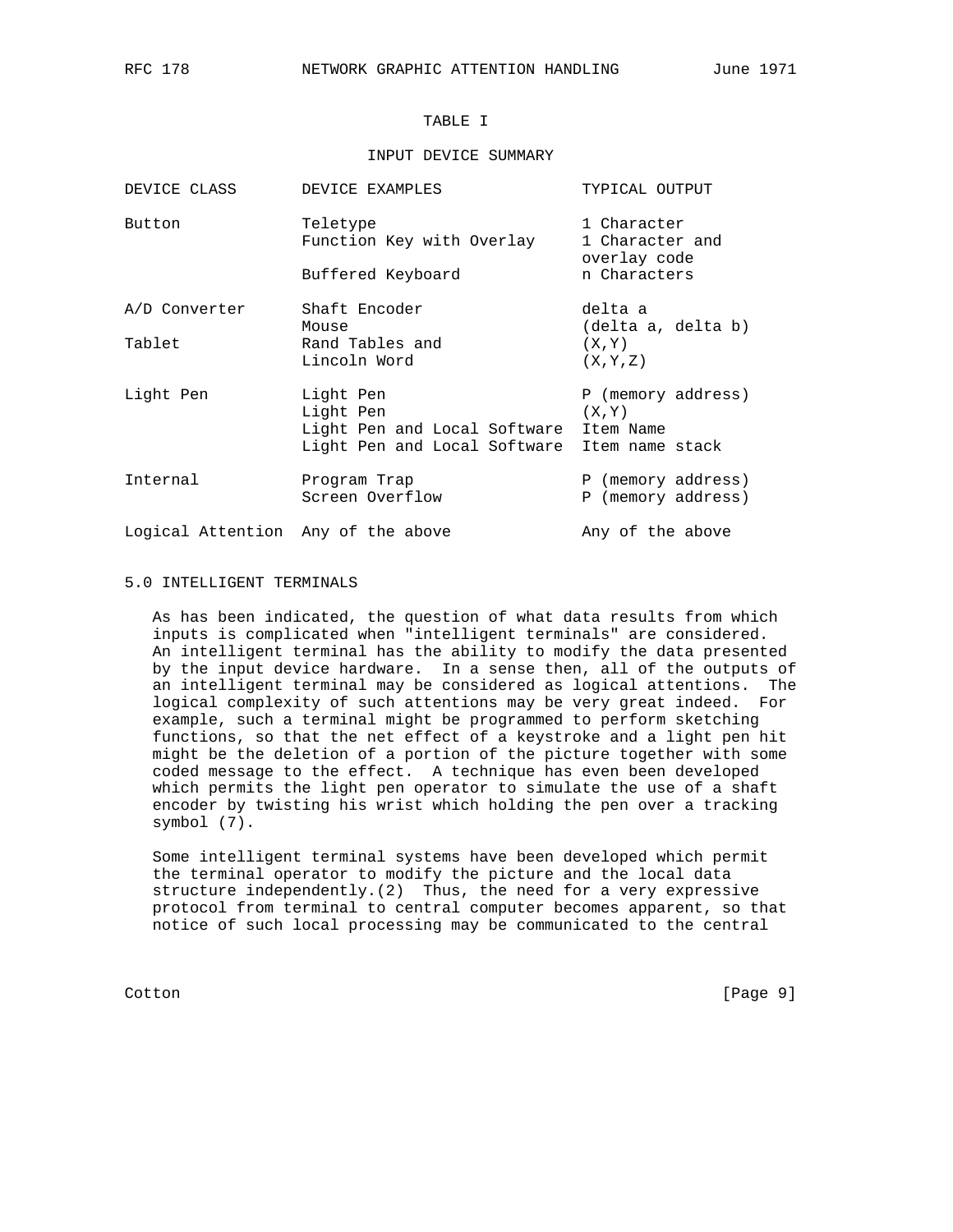program.

#### 6.0 NETWORK PROTOCOL GUIDELINES

 We now suggest a format for a (third level) network protocol from terminal to serving host which is sufficiently open-ended to permit any type of attention to be communicated. It is not the intent here to formally propose such a protocol down to the level of "this bit means that." When such details are decided, a Network Standard Attention will have been defined.

 The attention protocol has three basic elements: device identification, data identification, and data.

#### 6.1 DEVICE IDENTIFICATION

 The device identification field must be sufficiently large to permit the unique identification of any TYPE OF DEVICE in the network. If two or more identical input devices exist at different nodes in the network, it is not necessary to distinguish among them in this field. However, if a keyboard, for example, has keys which are logically different, such as typewriter keys and function keys, the distinction should be made in the identification field, rather than requiring an analysis of the data. Further, if two different devices are logically equivalent, as a physical keyboard and light buttons, they may be so treated by NOT having identification codes different from each other.

 Somewhere in the network (and possibly at each host supporting a graphic application) a table should be kept of the input device types and their characteristics. It may be convenient to organize the device identification field so that a subfield identifies the device CLASS, as discussed previously

### 6.2 DATA IDENTIFICATION

 The device identification field is intended to contain a description of the data field which follows. Information which might be provided here includes number of units (bits, words, bytes) of data which follow, qualitative description of the data (character code, memory address, cartesian coordinates, item name, etc.), and data format information. It may be desirable, for the sake of uniformity, to include this information even when it is somewhat redundant.

Cotton [Page 10]